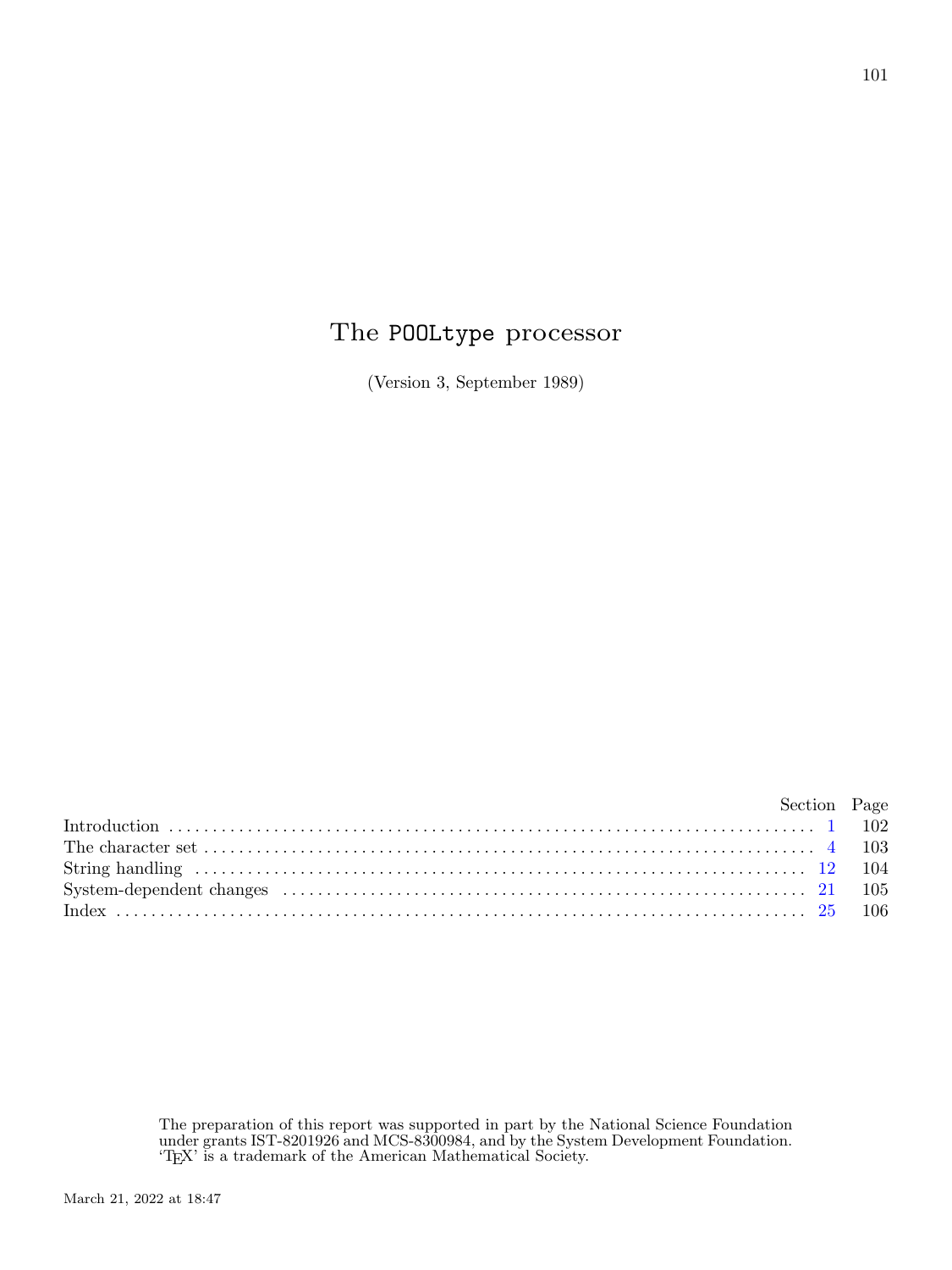<span id="page-1-0"></span>

**1\*. Introduction.** The POOLtype utility program converts string pool files output by TANGLE into a slightly more symbolic format that may be useful when TANGLEd programs are being debugged.

It's a pretty trivial routine, but people may want to try transporting this program before they get up enough courage to tackle T<sub>E</sub>X itself. The first 256 strings are treated as T<sub>E</sub>X treats them, using routines copied from T<sub>E</sub>X82.

**define** *my name ≡* ´pooltype´

**2\*.** POOLtype is written entir[ely](#page-4-0) in standard Pascal, except that it has to do some slightly system-dependent character code conversion on input and output. The input is read from *pool file* , and the output is written on *output*. If the input is erroneous, the *o[ut](#page-2-0)put* file will describe the error.

**program** *POOLtype* (*pool file , output*);

**type**  $\langle$  Types in the outer block  $5 \rangle$ **var** *⟨* Globals in the outer block 7 *⟩ ⟨* Define *parse arguments* 21\* *⟩* **procedure** *initialize* ; *{* this procedure gets things started properly *}* **var** *⟨* Local variables for initialization 6\* *⟩* **begin** *kpse set program name* (*argv* [0]*, my name* ); *parse arguments* ;

*⟨* Set initial values of key variables 8 *⟩*

**end**;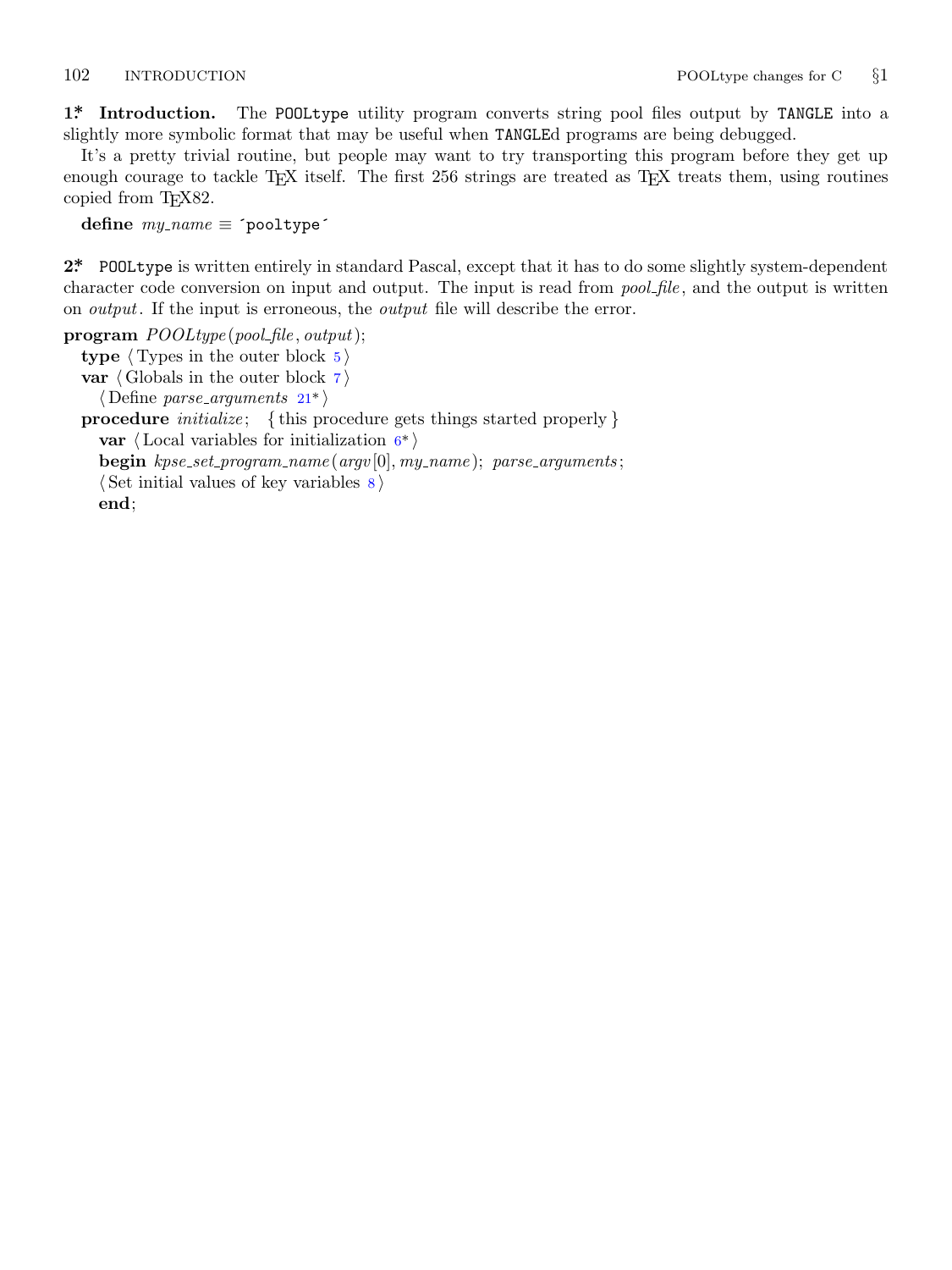<span id="page-2-0"></span>

**6\*.** The original Pascal compiler was designed in the late 60s, when six-bit character sets were common, so it did not make provision for lowercase letters. Nowadays, of course, we need to deal with both capital and small letters in a convenient way, especially in a program for typesetting; so the present specification of T<sub>E</sub>X has been written under the assumption that the Pascal compiler and run-time system permit the use of text files with more than 64 distinguishable characters. More precisely, we assume that the character set contains at least the letters and symbols associated with ASCII codes ´*40* through ´*176* ; all of these characters are now available on most computer terminals.

Since we are dealing with more characters than were present in the first Pascal compilers, we have to decide what to call the associated data type. Some Pascals use the original name *char* for the characters in text files, even though there now are more than 64 such characters, while other Pascals consider *char* to be a 64-element subrange of a larger data type that has some other name.

In order to accommodate this difference, we shall use the name *text* char to stand for the data type of the characters that are converted to and from *ASCII code* when they are input and output. We shall also assume that *text char* consists of the elements *chr* (*first text char* ) through *chr* (*last text char* ), inclusive. The following definition[s](#page-1-0) should be adjusted if necessary.

**define**  $text\_text\_char \equiv ASCII\_code$  {the data type of characters in text files } **define**  $first\_text\_char = 0$  {ordinal number of the smallest element of  $text\_char \}$ } **define** *last\_text\_char* = 255 { ordinal number of the largest element of *text\_char* } *⟨* Local variables for initialization 6\* *⟩ ≡*

*i*: *integer* ;

This code is used in section 2\*.

**10\*.** The ASCII code is "standard" only to a certain extent, since many computer installations have found it advantageous to have ready access to more than 94 printing characters. Appendix C of *The TEXbook* gives a complete specification of the intended correspondence between characters and TEX's internal representation.

If TEX is being used on a garden-variety Pascal for which only standard ASCII codes will appear in the input and output files, it doesn't really matter what codes are specified in *xchr* [0 *. .* ´*37* ], but the safest policy is to blank everything out by using the code shown below.

However, other settings of *xchr* will make T<sub>E</sub>X more friendly on computers that have an extended character set, so that users can type things like '≠' instead of '\ne'. People with extended character sets can assign codes arbitrarily, giving an *xchr* equivalent to whatever characters the users of T<sub>E</sub>X are allowed to have in their input files. It is best to make the codes correspond to the intended interpretations as shown in Appendix C whenever possible; but this is not necessary. For example, in countries with an alphabet of more than 26 letters, it is usually best to map the additional letters into codes less than ´*40* . To get the most "permissive" character set, change  $\sim \sim \infty$ " on the right of these assignment statements to *chr* $(i)$ .

*⟨* Set initial values of key variables 8 *⟩* +*≡*

**for**  $i \leftarrow 0$  **to** '37 **do**  $xchr[i] \leftarrow chr(i);$ 

**for**  $i \leftarrow \text{'}177$  **to**  $\text{'}377$  **do**  $\text{cchr}[i] \leftarrow \text{chr}(i);$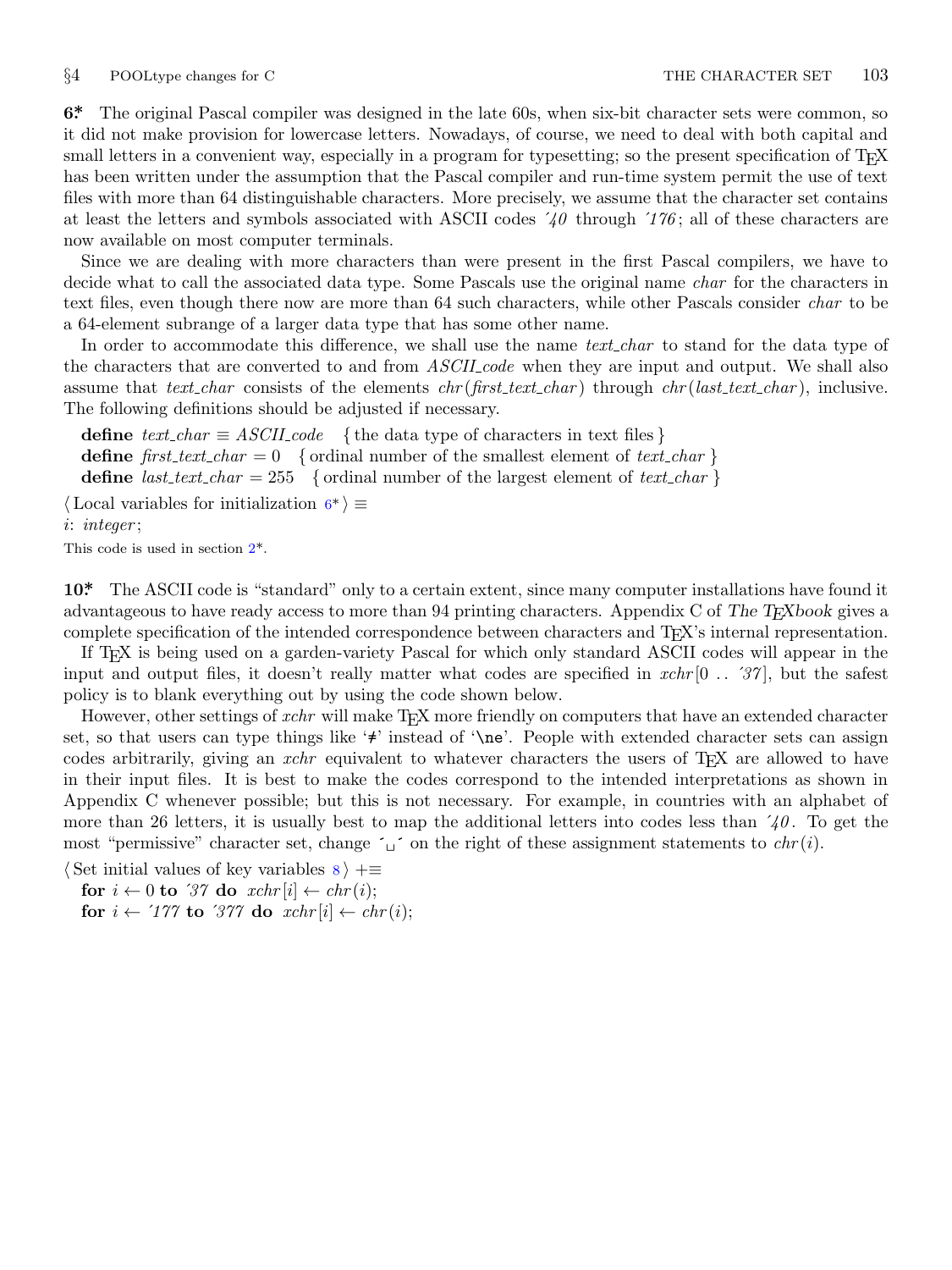<span id="page-3-0"></span>

**15\*.** This is the main program, where POOLtype starts and ends.

```
define abort (#) \equivbegin write\_ln(staterr, 1); uexit(1);end
```

```
begin initialize ;
⟨ Make the first 256 strings 16 ⟩;
s \leftarrow 256;
⟨ Read the other strings from the POOL file, or give an error message and abort 19* ⟩;
write\_ln( (\cdot, count : 1, \cdot<sub>□</sub>characters<sub>□</sub>in<sub>□</sub>all.)\cdot); \textit{uexit}(0);
end.
```
**18\*.** When the WEB system program called TANGLE processes a source file, it outputs a Pascal program and also a string pool file. The present program reads the latter file, where each string appears as a two-digit decimal length followed by the string itself, and the information is output with its associated index number. The strings are surrounded by double-quote marks; double-quotes in the string itself are repeated.

*⟨* Globals in the outer block 7 *⟩* +*≡ pool\_file*: **packed file of**  $text\_text\_char$ ; {the string-pool file output by TANGLE} *pool name* : *const c string* ; *xsum*: *boolean*; *{* has the check sum been found? *}*

```
19* \langle Read the other strings from the POOL file, or give an error message and abort 19*\rangle ≡xsum ← false ;
  if eof (pool file ) then abort(´!␣I␣can´´t␣read␣the␣POOL␣file.´);
  repeat \langle Read one string, but abort if there are problems 20^*;
  until xsum;
  if ¬eof (pool file ) then abort(´!␣There´´s␣junk␣after␣the␣check␣sum´)
This code is used in section 15*.
```

```
20* \langle Read one string, but abort if there are problems 20^* \equivif eof (pool file ) then abort(´!␣POOL␣file␣contained␣no␣check␣sum´);
  read (pool_file, m); read (pool_file, n); { read two digits of string length }
  if m \neq <sup>*</sup> * then
     begin if (xord [m] < "0") ∨ (xord [m] > "9") ∨ (xord [n] < "0") ∨ (xord [n] > "9") then
       abort(´!␣POOL␣line␣doesn´´t␣begin␣with␣two␣digits´);
     l ← xord [m] ∗ 10 + xord [n] − "0" ∗ 11; { compute the length }
     write(s:3,^{\sim}:~^{\sim}~^{\sim}); count \leftarrow count + l;
     for k \leftarrow 1 to l do
       begin if eoln(pool file ) then
          begin write ln(´"´); abort(´!␣That␣POOL␣line␣was␣too␣short´);
          end;
       read(pool_{\mathcal{I}} file, m); write(xchr[xord[m]]);if \text{zord}[m] = \text{""} then \text{write}(\text{xchr}[\text{""}"]);end;
     write_ln(\lceil "; incr(s);
     end
  else xsum ← true ;
  read ln(pool file )
This code is used in section 19*.
```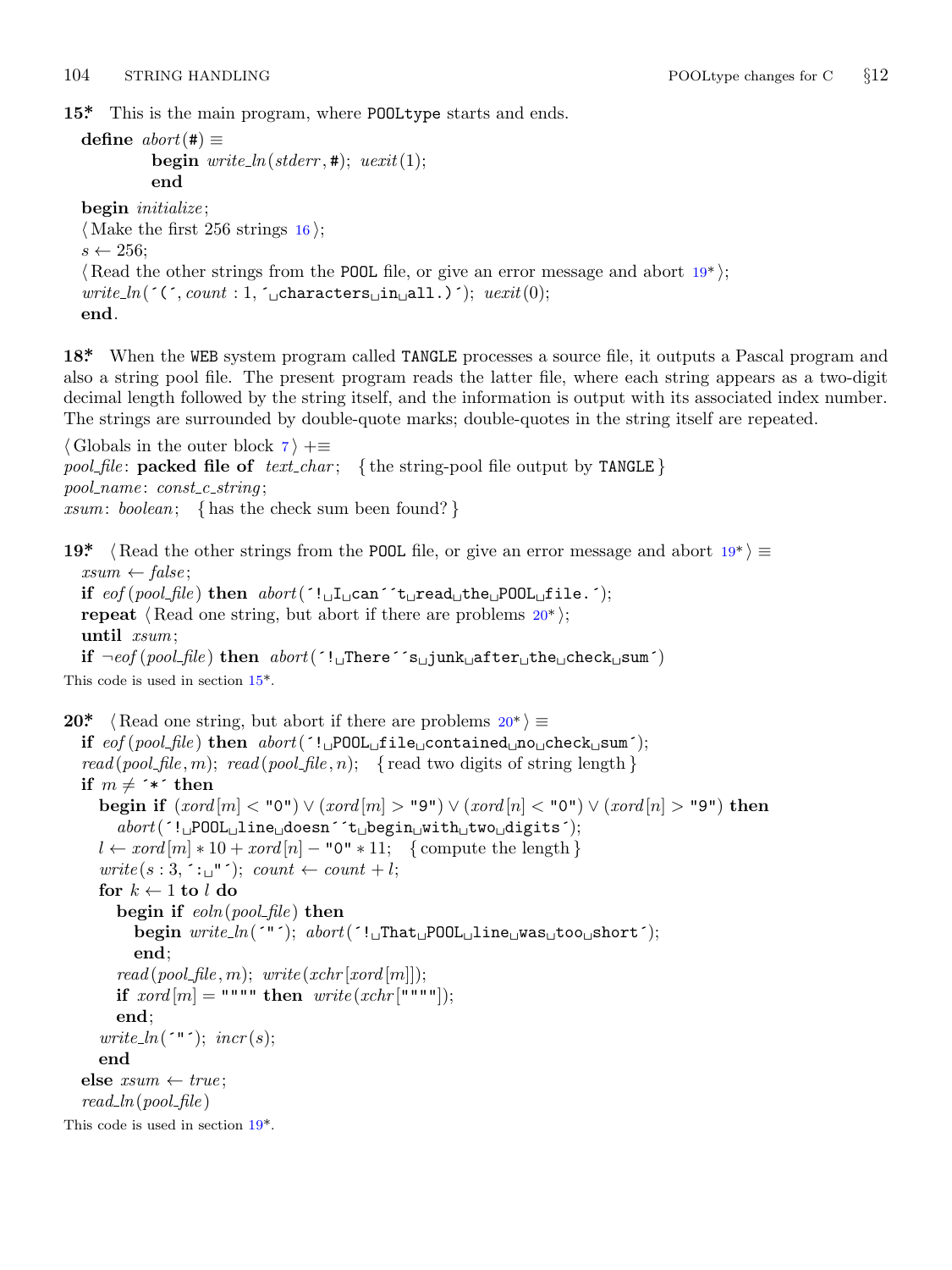<span id="page-4-0"></span>

## **21\*. System-dependent changes.** Parse a Unix-style command line.

**define**  $argument_is(\textbf{\#}) \equiv (strompllong_options[option\_index].name, \textbf{\#}) = 0)$ 

*⟨* Define *parse arguments* 21\* *⟩ ≡*

**procedure** *parse arguments* ;

const  $n\_options = 2$ ; {Pascal won't count array lengths for us. }

**var** *long options* : **array** [0 *. . n options* ] **of** *getopt struct*;

*getopt return val* : *integer* ; *option index* : *c int type* ; *current option*: 0 *. . n options* ;

**begin**  $\langle$  Define the option table  $22^*$   $\rangle$ ;

## **repeat** getopt\_return\_val  $\leftarrow$  getopt\_long\_only(argc, argv, '', long\_options, address\_of(option\_index));

```
if \text{getopt\_return\_val} = -1 then
  begin do nothing ;
```

```
end
```

```
else if \text{getopt}\_\text{return}\_\text{val} = \text{?} then
```

```
begin usage (my name );
```

```
end
```

```
else if argument is (´help´) then
```

```
begin usage help(POOLTYPE HELP, nil);
```

```
end
```
**else if** *argument is* (´version´) **then**

```
begin print version and exit(´This␣is␣POOLtype,␣Version␣3.0´, nil, ´D.E.␣Knuth´, nil);
end; {Else it was just a flag; getopt has already done the assignment. }
```
**until**  $qetopt\_return\_val = -1$ ; {Now *optind* is the index of first non-option on the command line.} **if**  $(\text{optind} + 1 \neq \text{argc})$  **then** 

**begin** *write ln*(*std[er](#page-1-0)r , my name ,* ´:␣Need␣exactly␣one␣file␣argument.´); *usage* (*my name* ); **end**;

 $pool_name \leftarrow extend\_filename(cmdline(optind), \text{'}pool');$ 

*{* Try opening the file here, to avoid printing the first 256 strings if they give a bad filename. *} resetbin*(*pool file , pool name* );

## **end**;

This code is used in section 2\*.

**22\*.** Here are the options we allow. The first is one of the standard GNU options.

*⟨* Define the option table 22\* *⟩ ≡*

 $current\_option \leftarrow 0; long\_options[current\_option].name \leftarrow 'help';$  $long-options[current\_option].has_arg \leftarrow 0; long\_options[current\_option].flag \leftarrow 0;$  $long\_options[current\_option].val \leftarrow 0; incr(current\_option);$ See also sections 23\* and 24\*.

This code is used in section 21\*.

**23\*.** Another of the standard options.

*⟨* Define the option table 22\* *⟩* +*≡*  $long-options[current\_option].name \leftarrow 'version'; long\_options[current\_option].has\_arg \leftarrow 0;$  $long\_options$  [*current\_option*]*.flag*  $\leftarrow 0$ ; *long\_options* [*current\_option*]*.val*  $\leftarrow 0$ ; *incr* (*current\_option*);

24<sup>\*</sup> An element with all zeros always ends the list.

*⟨* Define the option table 22\* *⟩* +*≡*  $long\_options$  [current\_option]*.name*  $\leftarrow 0$ ; *long\_options* [*current\_option*]*.has\_arg*  $\leftarrow 0$ ;  $\lceil \log_{10} \cdot \log \left( \frac{1}{\pi} \right) \rceil$  *(domes options*)  $\lceil \log_{10} \cdot \log \left( \frac{1}{\pi} \right) \rceil$  *(domes options*)  $\lceil \log \left( \frac{1}{\pi} \right) \rceil$  *(d)*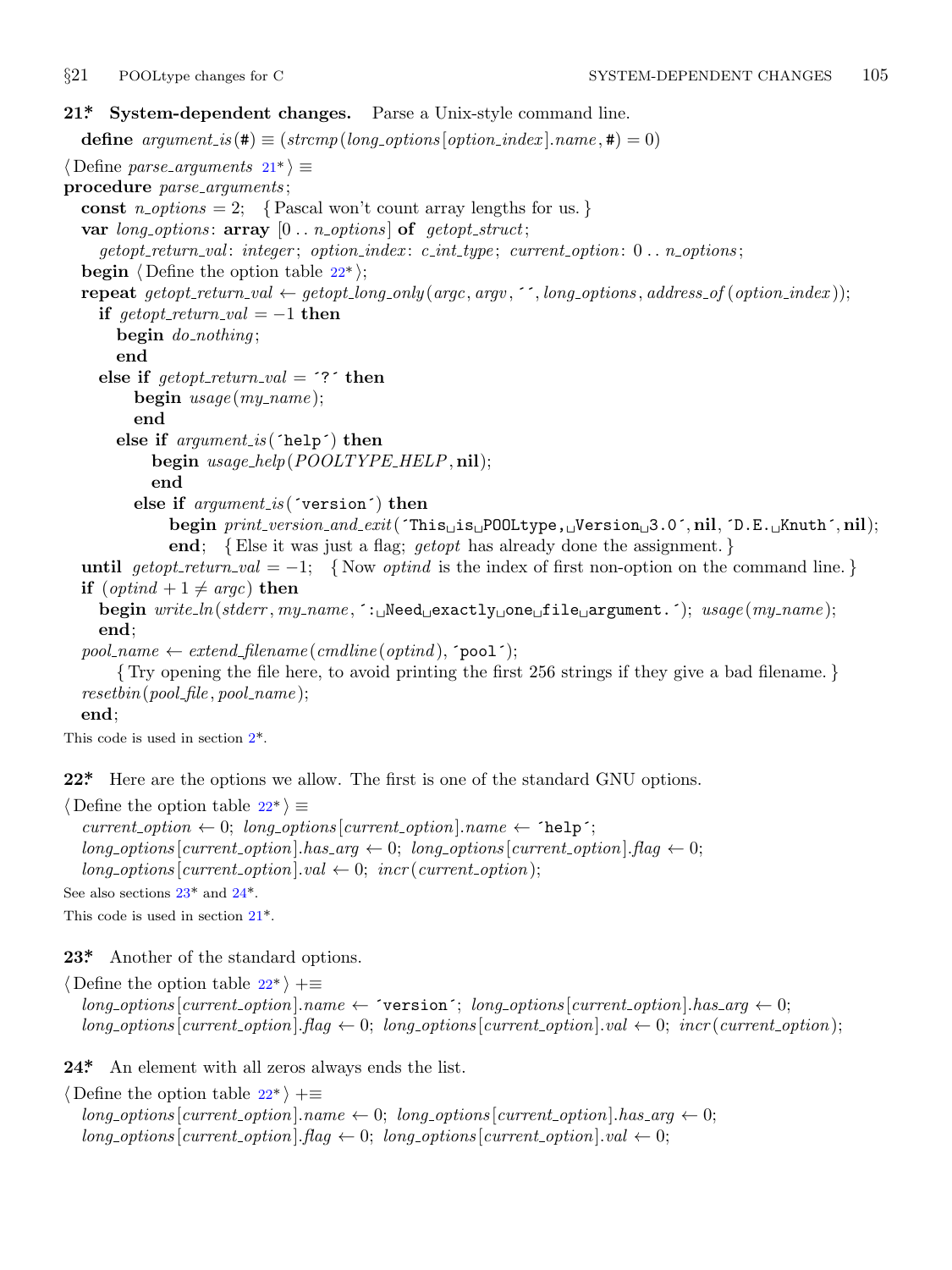25<sup>\*</sup> I[ndex.](#page-3-0) [Ind](#page-3-0)ications of system dependencies appear here [to](#page-1-0)gether with the section numbers where each id[ent](#page-4-0)ifie[r is](#page-4-0) used.

The following sec[tion](#page-4-0)s were changed by the change file: 1, 2, 6, 10, 15, 18, 19, [20](#page-1-0), 21, [22,](#page-3-0) [2](#page-1-0)[3,](#page-3-0) [24](#page-4-0), [25](#page-3-0).

−help : [22\\*.](#page-4-0) −version : 23\*. *abort*: 15,\* 19,\* 20\* *address of* [:](#page-3-0) 21\*. *argc*: 21\*. *argument\_is* :  $21^*$ . *argv*:  $2^*$   $21^*$ ASCII code: 4. *ASCII [c](#page-2-0)ode* : [5](#page-2-0), 6\*, 7. *boolean*: [18\\*.](#page-4-0) *c int type* : 21\*. *carriage return*: [9](#page-3-0), 17. *char* : 6\*. character set dependencies:  $10^*$ , 17. *chr*: 6, 7, 10, [11.](#page-4-0) *cmdli[ne](#page-3-0)* : [21](#page-3-0)\*. *const c [st](#page-3-0)ring* : 18\*. *count*: 13, 14, 15, 16, 20\*. *current [op](#page-3-0)tion*: 21\*, 22\*, 23\*, 24\*. *decr* : 3. *do not[hin](#page-4-0)g* [:](#page-4-0) 3, [2](#page-4-0)1\*. *eof* : 19<sup>\*</sup>, [2](#page-4-0)0<sup>\*</sup> *eoln*: 20\*. *extend filename* : 2[1\\*.](#page-4-0) *false* : 19\*.  $first\_text\_char: 6^*11$  $first\_text\_char: 6^*11$  $first\_text\_char: 6^*11$  $first\_text\_char: 6^*11$  $first\_text\_char: 6^*11$  $first\_text\_char: 6^*11$  $first\_text\_char: 6^*11$ . *flag*[:](#page-2-0) 22<sup>\*</sup>, 23<sup>\*</sup>, 24<sup>\*</sup>. *getopt*: 21\*.  $getopt\_long\_only: 21*$  $getopt\_long\_only: 21*$  $getopt\_long\_only: 21*$  $getopt\_long\_only: 21*$  $getopt\_long\_only: 21*$  $getopt\_return\_val:$  $getopt\_return\_val:$  $getopt\_return\_val:$   $\frac{21^*}{2!}$ *getopt struct*: 21\*. *has\_arg*: 22<sup>\*</sup>, 23<sup>\*</sup>, 24<sup>\*</sup>. *i*: 6<sup>\*</sup>. *incr* : 3, 16, 20, 22, 23\* *initialize* :  $2^*$ , 15\* *integer*: 6,\* 12, 13, 21.\* *invalid\_code* : <u>9</u>, 1[1.](#page-4-0) *k*:  $12$ . *kpse set pro[gr](#page-1-0)a[m](#page-1-0) [nam](#page-4-0)e* : 2\*. *l*: 12.  $last\_text\_char: 6^*11$  $last\_text\_char: 6^*11$  $last\_text\_char: 6^*11$ . *lc hex* : [16](#page-4-0). *long\_options* :  $21^*$ ,  $22^*$ ,  $23^*$ ,  $24^*$ . *m*: 12. *my\_name*: <u>1</u>, 2, 21\* *n*: <u>12</u>. *n options* : 21\*. *name*: 21, 22, 23, 24\* *null\_code* : 9.

*optind* :  $21^*$ *option\_index* :  $21^*$ . *ord* : 7. *output*: 2\*. *parse a[rgu](#page-3-0)ments* : 2\*, 21\*. *pool\_file* : [2\\*,](#page-3-0) 12, 18\*, 19\*, 20\*, 21\*. *pool\_name* [:](#page-4-0)  $18$ <sup>\*</sup>, 21<sup>\*</sup>. *POOLtype* : 2\*. *POOLT[YPE](#page-3-0) [HE](#page-4-0)LP*: 21\*. *print vers[ion](#page-4-0) and exit*: 21\*. *read* : 20\*. *read ln*: 20\*. *resetbin*: 2[1\\*.](#page-2-0) *s*: 12. *stderr* : [15](#page-3-0)\*, 21\*. *strcmp*: [21](#page-4-0)\*. system depe[nde](#page-4-0)ncies:  $2, 6, 8, 10, 17$ . *The [TEXboo](#page-4-0)k*[:](#page-4-0) 10\*, 17. *text\_char* :  $6, 7, 12, 18$ \* *true*: 17, [20](#page-3-0)\* *uexit*: 15\*. *usage*: 21\* *usage h[elp](#page-3-0)*: [21\\*](#page-3-0). *val*: 22<sup>\*</sup>, 23<sup>\*</sup>, 24<sup>\*</sup>. *write*: 16, 20\* *write\_ln*: 15<sup>\*</sup>, 16, 20<sup>\*</sup>, 21<sup>\*</sup> *xchr*: 7, 8, 10, 11, 16, 17, 20\* *xord* : 7, 11, 20\* *xsum*: <u>18</u>\*, 19\*, 20\*.